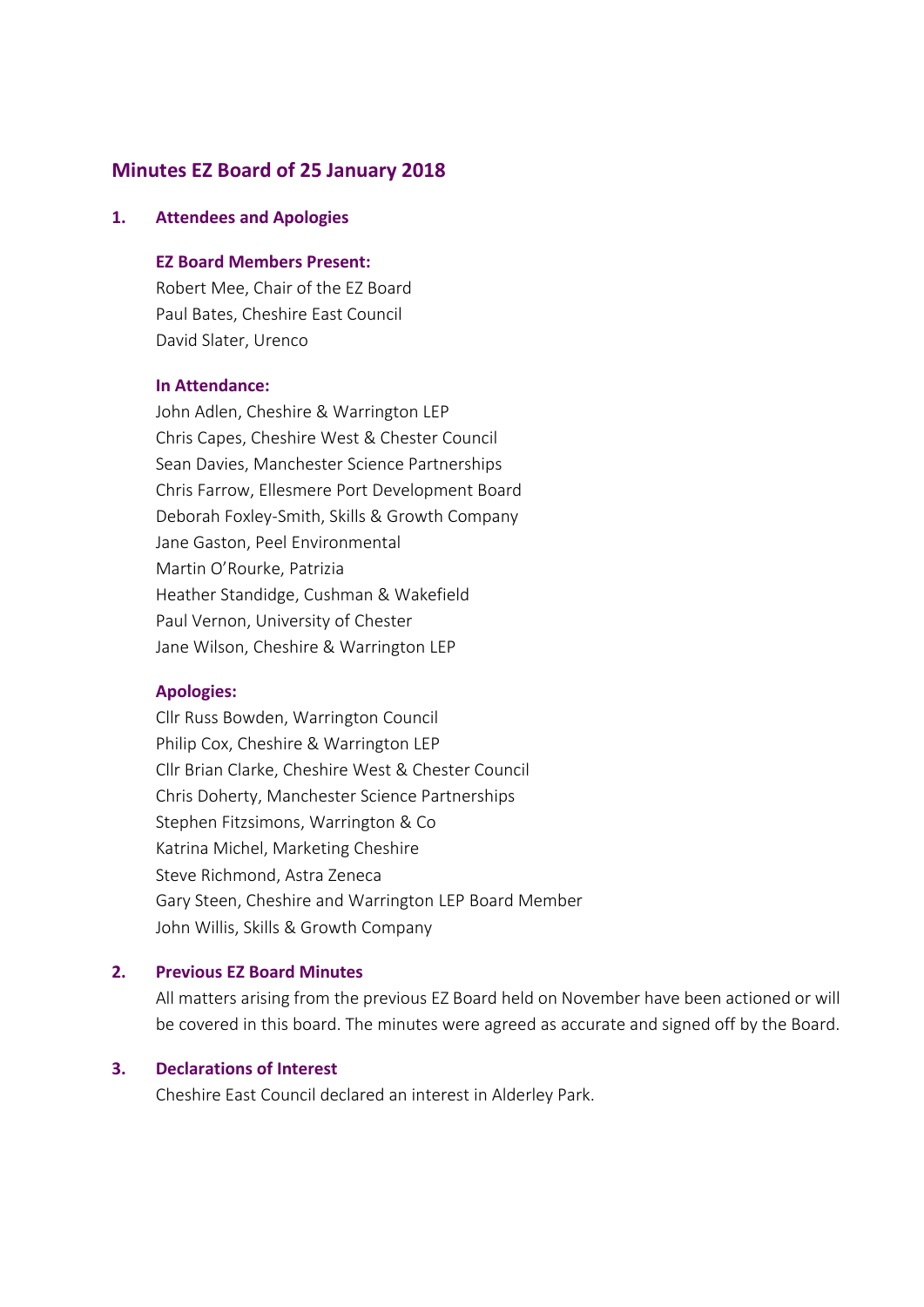## **4. Governance**

John Adlen reported that he has requested a new representative from Cheshire East Council to replace Andrew Round.

## **5. Operational Overview**

## **a) Growth Director's update**

John Adlen reported on development activity during the last period which included:

- **New Bridge Road Substation** currently negotiating the legal agreement and a meeting has been held between the LEP, Peel Land & Property and legal advisers for both parties to discuss Heads of Terms.
- **Hooton Park** negotiations ongoing with Redsun Developments for a 'Put Option' agreement for the development of new speculative development of new industrial floorspace.
- **Alderley Park** meeting held before Christmas with MSP to feedback on the three business cases for the development of new lab and office space.
- **Thornton Science Park** meeting held with Paul Vernon and Martin Morlidge regarding the development of an investment business case.
- **Value Propositions** development of value propositions for Cheshire and Warrington and the Science Corridor (see item 6d)
- **DIT Senior Account Manager** shortlisting and interviews for the DIT funded Key Account Management post (see item 6e)
- **Evergreen II** provided CBRE with potential EZ investments for ex-ante appraisal of an Evergreen II fund for Cheshire and Warrington.
- **Medicines Discovery Catapult** meeting held with Chris Molloy to explore how the LEP/Science Corridor can work with the Medicines Discovery Catapult.
- **Inward investment enquires** the investment market is picking up with DIT and enquiries are on the increase.

# **b) EZ site updates**

## **Alderley Park**

Sean Davies reported that he had joined the company in October and would be taking over from Andy Allen/Chris Doherty as the EZ representative. Cancer Research UK are in the process of moving across from the Christie. MSP have launched three new inhouse scientific services to service Alderley Park tenants. The Greater Manchester and Cheshire Life Sciences Fund is still actively investing in Cheshire and Warrington businesses, with c.28 investments at Alderley Park to date.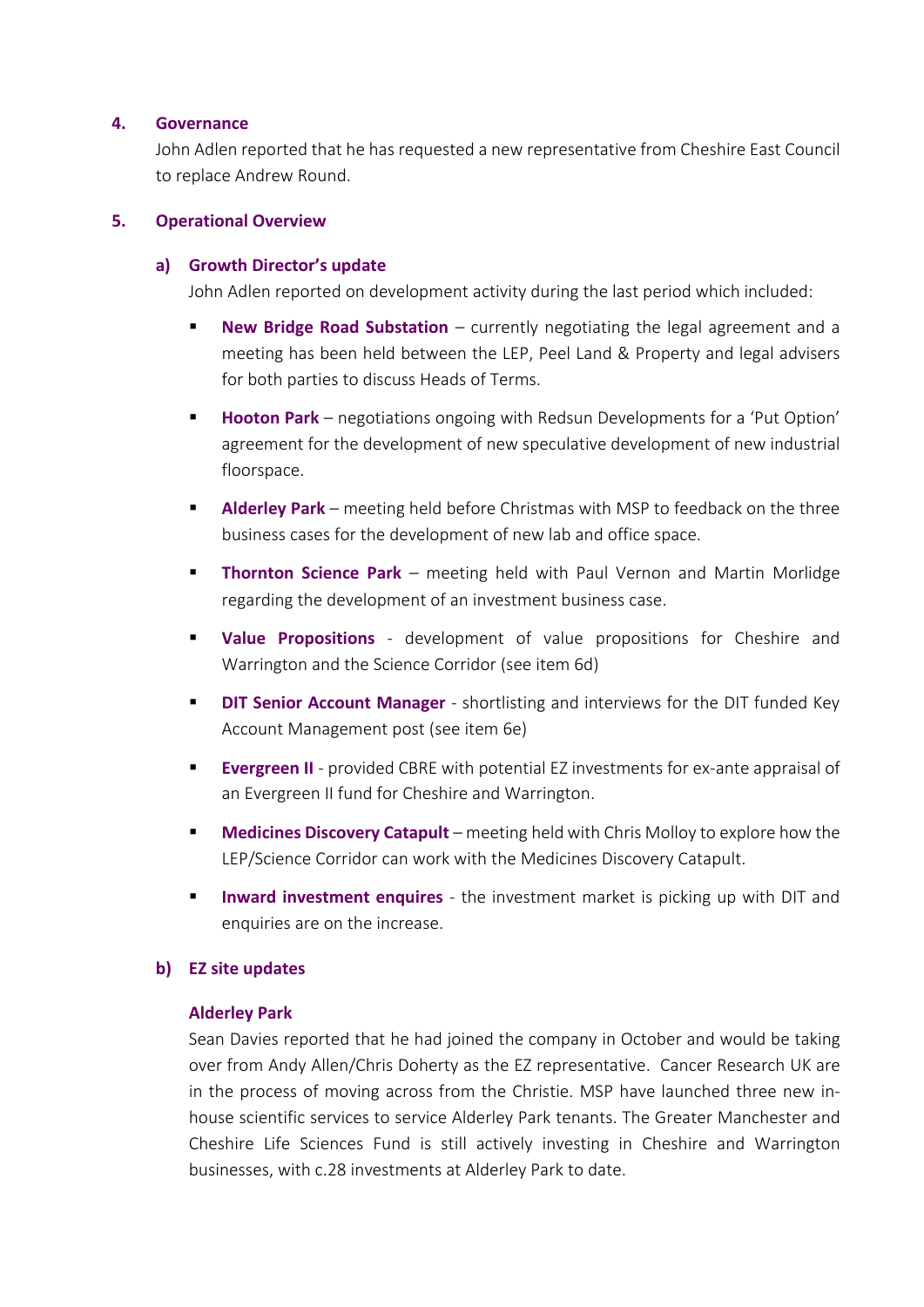#### **Birchwood Park**

Martin O'Rourke reported that it has been relatively quiet over the Christmas period. Cavendish Nuclear have submitted their fit-out plans and expect take occupation in August. Patrizia are currently working up a business case for EZ investment for the development of five speculative industrial units at Birchwood and are in early stage discussions with a potential occupier on a 100-200 sq ft new office building. MDA/Sellafield will be issuing four new contracts this year, which could generate more requirements at Birchwood.

### **Hooton Park**

Chris Capes reported that Redsun are working with HCA and CWAC on highways and power supplies into Hooton Park. John Adlen explained that the LEP has engaged Cushman & Wakefield to undertake an options appraisal on Hooton Park, with regard to a potential 'put option' on a 120,000 sq ft industrial unit.

### **New Bridge Road sites**

Chris Farrow reported that the Ellesmere Port Development Board had made representations to Cheshire West & Chester Council in relation to both Protos and Thornton Science Park. The occupier market appears to be strong in Ellesmere Port, with Helix Park phase 1 close to full occupation 6-months post completion and a strong pipeline of enquires coming through. Chris Capes reported that Cheshire West & Chester Council are in discussions with a number of developers/occupiers about opportunities at Newport Business Park and Dutton Green.

#### **Protos**

Jane Gaston reported that they had made representations to Cheshire West & Chester Council regarding the allocation of expansion land at Protos in the new Local Plan. She also reported that they are currently engaged with three potential occupiers for Phase 1 (in the EZ). Grid reinforcement works are progressing with Scottish Power. There have been a number of large (c.75 acres) enquires via DIT, including Project Gamma, a confidential technology occupier and ICT, an Italian paper manufacturer.

#### **Thornton Science Park**

Paul Vernon reported that the University of Chester has submitted a planning application to Cheshire West & Chester Council for change of use to cover the educational uses on site. Paul also reported that they currently have live three major investment opportunities, including a large German manufacturing company (80,000 sq ft, 100 jobs) seeking to establish a composites facility and a German IT company (c. 400 jobs).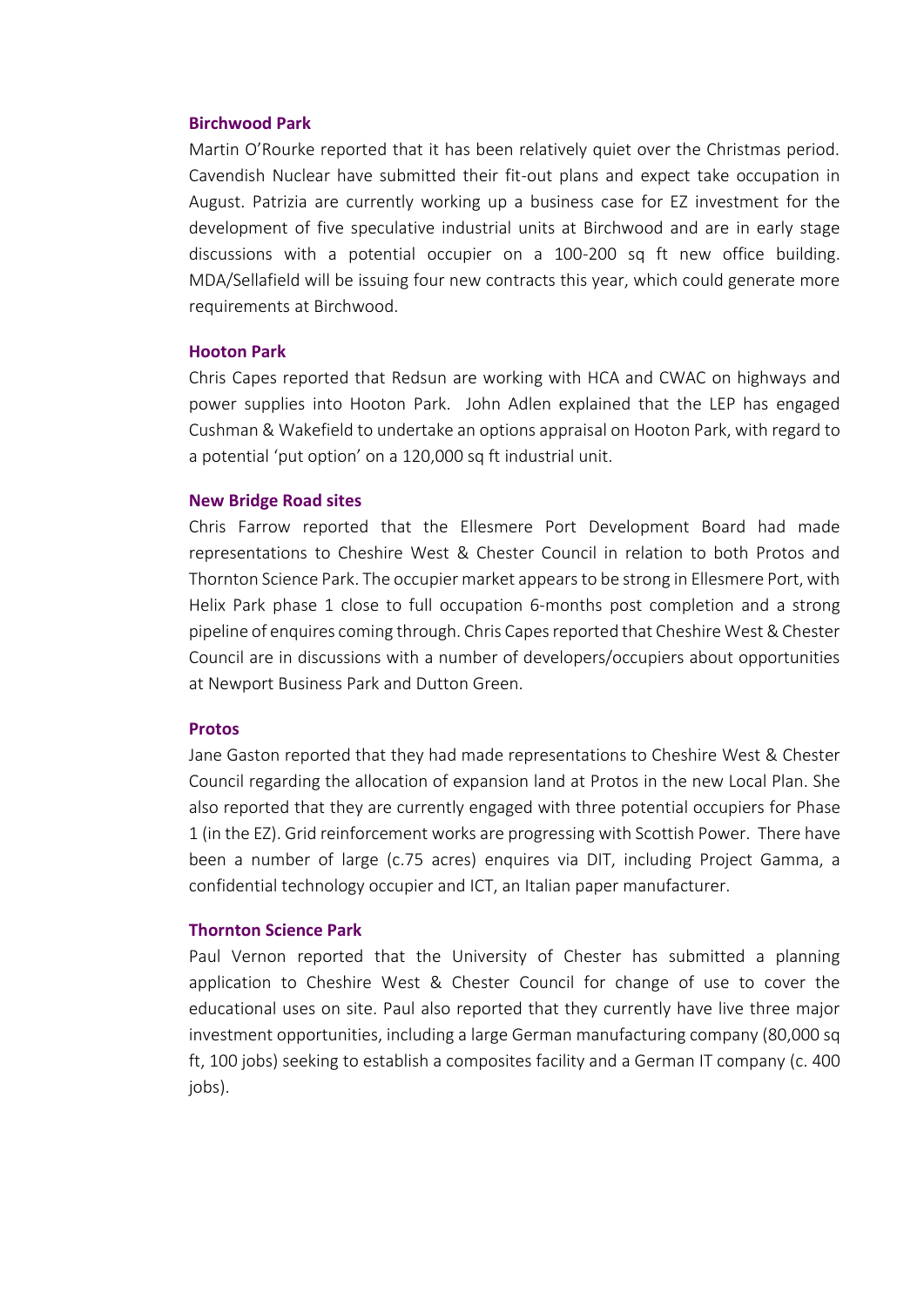## **c) Business Rate Discount applications**

The EZ Board ratified the following Business Rate Discount applications:

- Concept Life Sciences (Alderley Park)
- Thyson Technologies (Helix Business Park)
- Litmos Heroes (Birchwood Park)

# **6. Marketing and Communication**

# **a) Marketing and Promotion Update**

John Adlen reported that the following marketing and promotional activity has been undertaken during the last period:

- Meeting held with Australian Trade Commissioner in London to explore opportunities for trade and investment in Cheshire and Warrington, including the potential development of a joint UK/Australian Innovation hub in either energy or agri-tech.
- Attended the opening of MHI Vestas new offices at Birchwood Park
- Presentation at the third MIPIM breakfast meeting hosted by Knights 1789 in their Chester Office
- Have commissioned Regeneris and Marketing Cheshire to develop 15 case studies for the Science Corridor. These will be in written format and video.
- Attendance at DIT site visit for potential overseas inward investor to Protos.

# **b) Upcoming Events**

The Science Corridor has sponsored a Place NW event called: Science & Technology: developing the region's world-class offer at the Manchester Museum of Science & Industry on 22 February.

# **c) MIPIM 2018**

John Adlen provided a verbal update on the preparations for this year's MIPIM in Katrina's absence. The LEP has taken a larger stand this year in a more prominent location in the Palais and was aiming to double the size of the public/private partnership this year. A programme of events was currently being planned which included on-stand and off-site events with corporate partners. An 'Energy Cheshire' event was being planned in conjunction with Peel Environmental and Addleshaw Goddard. The last of the partnership events took place at Knights in Chester on January 23<sup>rd</sup> and went very well. Two events have taken place at Knights offices, the first at Wilmslow and the second in Chester, which had appx. 60 people at each.